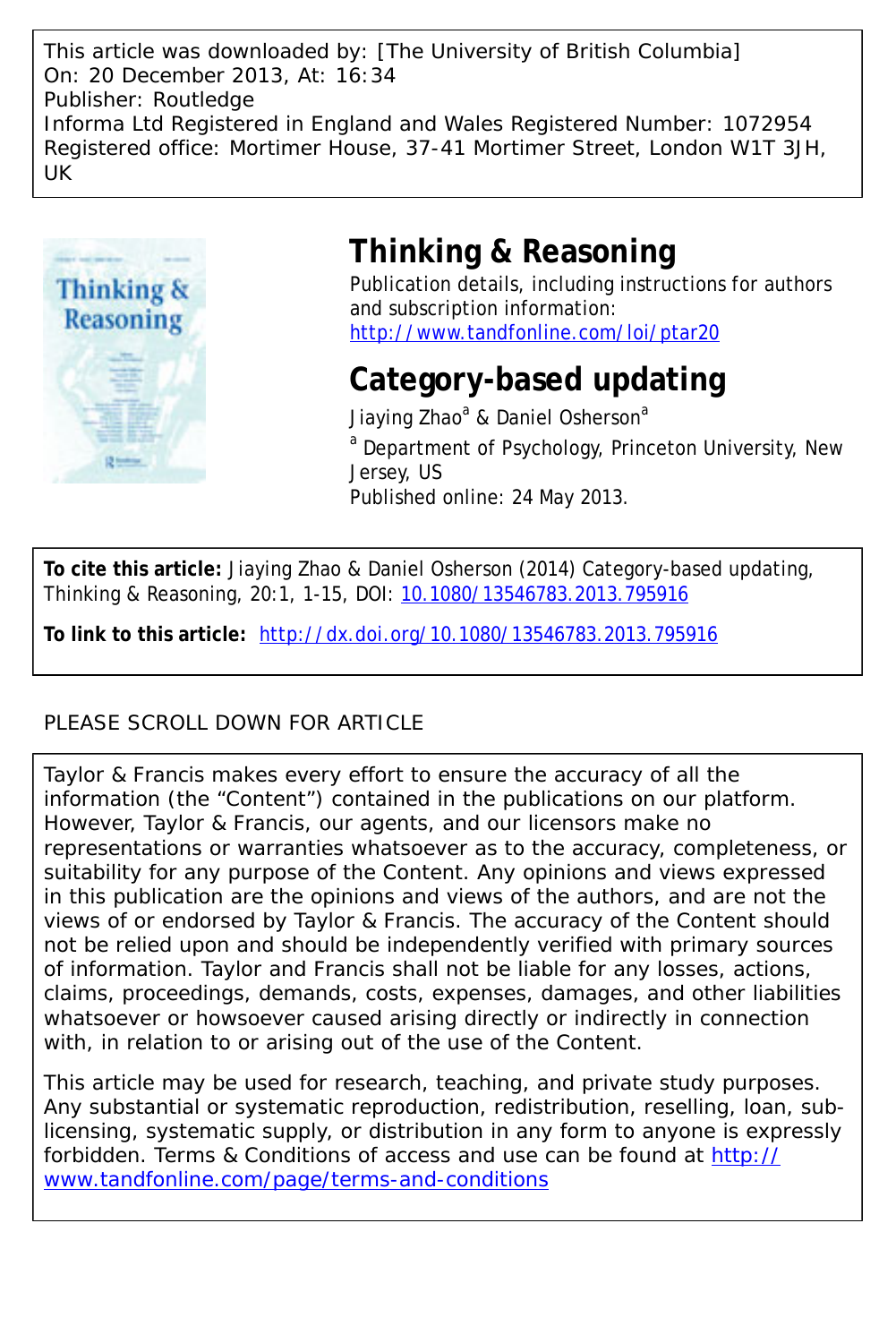**EX** Routledge

# Category-based updating

## Jiaying Zhao and Daniel Osherson

Department of Psychology, Princeton University, New Jersey, US

Given a prior distribution over a finite outcome space, how is the distribution updated when one outcome is excluded (i.e., assigned probability 0)? We describe two experiments in which estimated probabilities seem to "stick" to salient events. The probabilities of such events remain relatively invariant through updating. Our results suggest that the credence assigned to a salient category is sometimes more basic than the credence assigned to the constituents that comprise the category.

Keywords: Belief updating; Category; Reasoning; Probability.

Miss Marple witnessed the crime from afar but had the distinct impression that its author was a man. The only suspects were Albert, Bruce, Charles, David, Elizabeth, Florence, Gertrude, and Harriet, so Miss Marple gave higher probability to the men, resulting in the following distribution.

(1) MISS MARPLE'S PRIOR DISTRIBUTION:

| Albert | Bruce |  | Charles David Elizabeth Florence |     | Gertrude | Harriet |
|--------|-------|--|----------------------------------|-----|----------|---------|
|        |       |  | .07                              | .08 |          |         |

It subsequently emerged that David had a solid alibi, setting his probability to zero in Miss Marple's mind. To adjust the remaining probabilities, she reasoned as follows:

David is not the culprit but I'm still convinced that the guilty party is a man. So I'll retain the probability of the *men* category by renormalising the probabilities of the three remaining men to add up to the same men's probability as before. The probabilities of the women won't be altered.

Correspondence should be addressed to Jiaying Zhao, Department of Psychology, Green Hall, Princeton University, Princeton, NJ 08540, USA. E-mail: [jiayingz@princeton.edu](mailto:)

We thank Derek Shiller for a lecture on probability that inspired the work reported here. We also thank Vincenzo Crupi, Konstantinos Hadjichristidis, David Over, Katya Tentori, and Steven Sloman for helpful comments.

2013 Taylor & Francis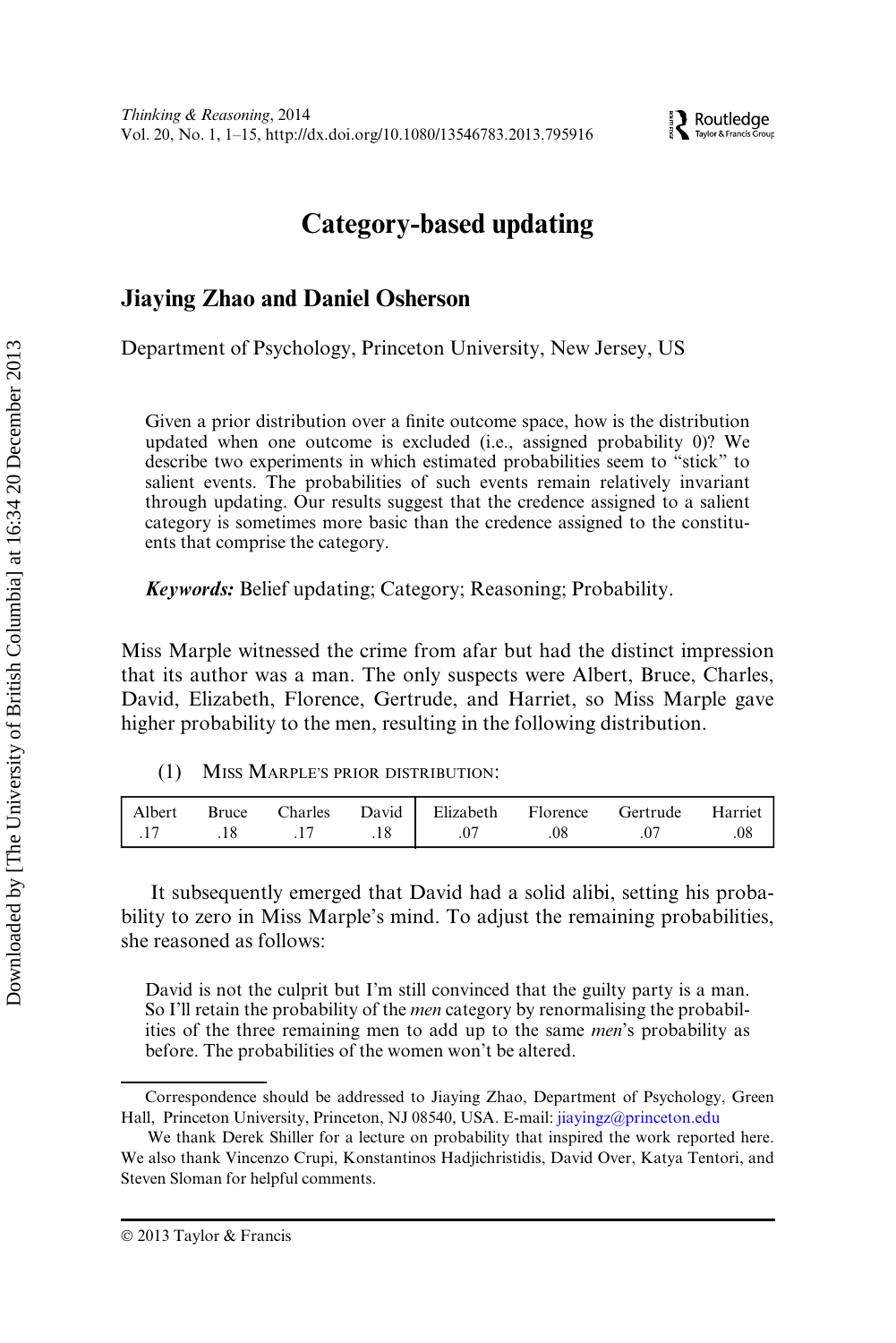Specifically, for each of Albert, Bruce, and Charles, Miss Marple multiplied the prior probability by

$$
\frac{Pr(\text{Albert}) + Pr(\text{Bruce}) + Pr(\text{Charles}) + Pr(\text{David})}{Pr(\text{Albert}) + Pr(\text{Bruce}) + Pr(\text{Charles})}
$$

to obtain:

#### (2) MISS MARPLE'S POSTERIOR DISTRIBUTION:

| Albert           | Bruce |       | Charles David Elizabeth Florence | Gertrude Harriet |  |
|------------------|-------|-------|----------------------------------|------------------|--|
| $\frac{1}{2288}$ | .2424 | .2288 | .07                              |                  |  |

We see that the probabilities of *men* and *women* in (2) are  $.7$  and  $.3$ , respectively, just as they were in (1).

Miss Marple's reasoning is compelling. David's exoneration does not alter her impression of having seen a man commit the crime; it just makes it more likely that one of the other men is guilty. Indeed, if Bruce and Charles came up with alibis as well, that would go to show that Albert is likely the culprit! It must be admitted, however, that a posterior distribution different from (2) results from thinking along Bayesian lines. A Bayesian would renormalise all seven remaining probabilities in light of David's zero. Specifically, each of the seven probabilities would be divided by their sum to reach:

#### (3) THE BAYESIAN POSTERIOR DISTRIBUTION:

|  |  | Albert Bruce Charles David Elizabeth Florence Gertrude Harriet |  |       |
|--|--|----------------------------------------------------------------|--|-------|
|  |  | .2073 .2194 .2073 0 .0854 .0976 .0854                          |  | .0976 |

The choice between (2) and (3) reflects different strategies for attaching credence to events. The Bayesian proceeds by distributing probabilities over outcomes in a sample space; an event inherits its probability from the sum of the probabilities of the outcomes that comprise it (Hacking, [2001](#page-14-0)). A different tradition sorts the available evidence by the specific event to which it is relevant, allowing an event to be directly supported even if its constituent outcomes are not (Shafer, [1976\)](#page-14-1). Miss Marple's reasoning seems more congenial to the latter approach inasmuch as she conserves her credence in men despite David's alibi undermining one of its elements.

It is not our present goal to judge Miss Marple.<sup>1</sup> Indeed, both her strategy and that of the Bayesian may prove useful in different contexts (Shafer & Tversky, [1986\)](#page-14-2). We wish merely to identify some circumstances in which

<sup>&</sup>lt;sup>1</sup> She is the amateur detective in Agatha Christie's crime novels.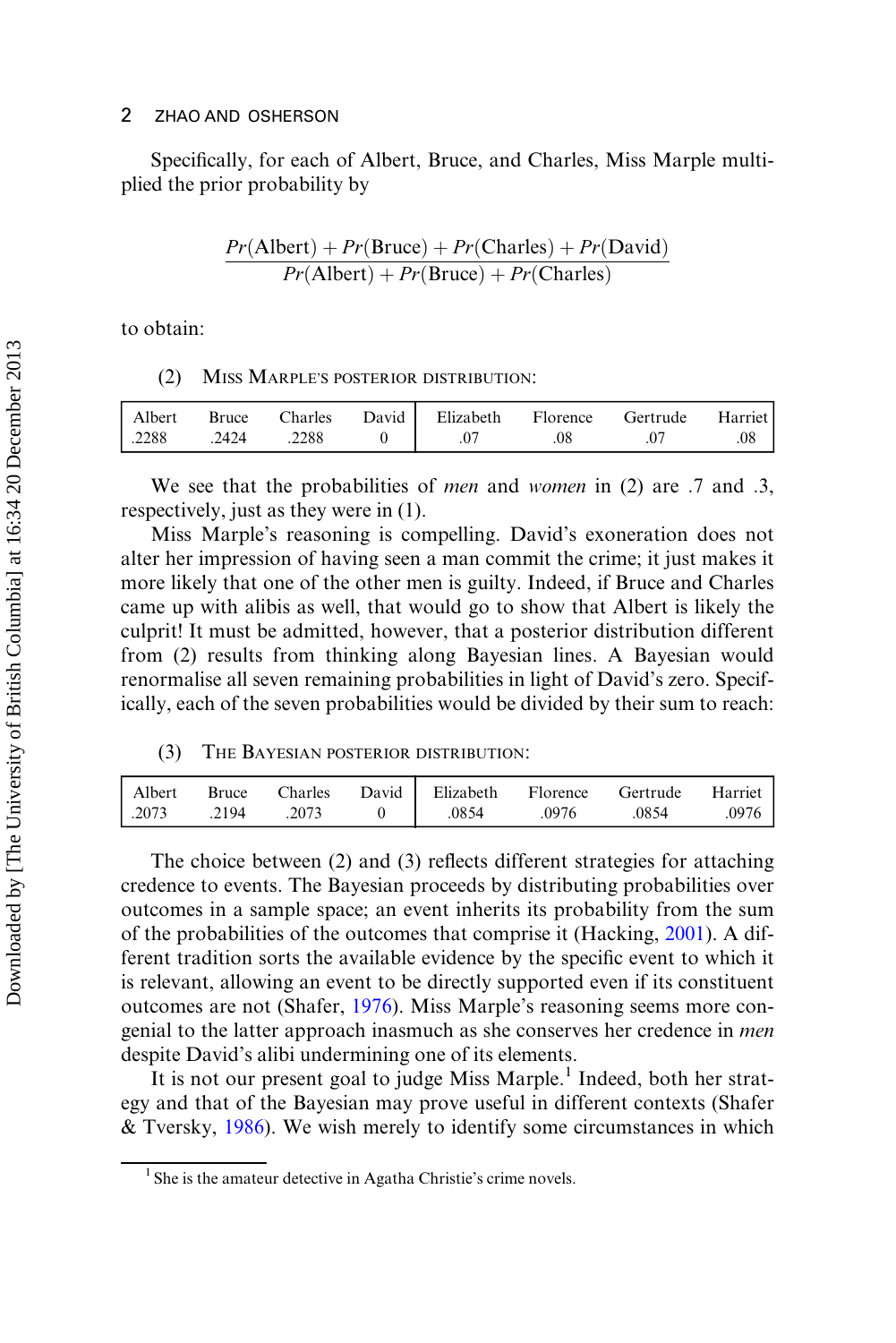Marple-type reasoning (rather than Bayesian) seems to represent common intuition. For this purpose it will be helpful to introduce some conventions.

The experiments reported below elicit distributions over eight-member sample spaces. Each space decomposes into four-member salient categories analogous to men and women for Miss Marple. Typically, one of the categories attracts higher prior probability than its complement. In fact, we will only consider trials in which all the probabilities assigned to the high-probability category exceed all the probabilities assigned to the low-probability category. Such a prior distribution will be called acceptable, and is illustrated by (1). After an acceptable prior is established, we set one of its eight outcomes to zero probability, and invite the participant to update. The zero can be chosen from the high-probability or low-probability category. In either case, category-based updating consists of replacing each of the three remaining probabilities in that category with the result of multiplying it by the ratio

(4) sum of the four prior probabilities in the category sum of the three prior probabilities that were not set to zero in that category

The probabilities in the complementary category are untouched. Category-based updating is illustrated in (2). By Bayesian updating we mean the usual operation, illustrated in (3).

For each acceptable prior distribution produced by an experimental participant, we ask whether the participant's posterior is numerically closer to the category-based versus the Bayesian update. It will be seen that categorybased is closer but only if the outcome that is given zero probability is drawn from a high-probability category; otherwise, Bayesian updating tends to better approximate the participant's posterior.

There are, of course, alternative ways to implement category-based updating. Instead of multiplying by (4) to preserve the ratios of the probabilities for Albert, Bruce, and Charles, Miss Marple could have distributed David's defunct probability equally among the latter three suspects yielding the posterior:

|  | (5) MISS MARPLE'S POSTERIOR DISTRIBUTION, IF SHE USES IMAGING: |  |  |  |  |
|--|----------------------------------------------------------------|--|--|--|--|
|--|----------------------------------------------------------------|--|--|--|--|

| Albert | Bruce | Charles | David Elizabeth Florence |    | Gertrude | Harriet |
|--------|-------|---------|--------------------------|----|----------|---------|
| ن ک    |       |         |                          | 08 |          | 08      |

This update can be understood as applying Lewis's [1986](#page-14-3) idea of imaging inasmuch as David's probability is distributed to the three suspects most similar to him in virtue of common gender.<sup>2</sup> Comparison of  $(5)$  and  $(2)$ 

<sup>&</sup>lt;sup>2</sup> We are indebted to David Over for this observation.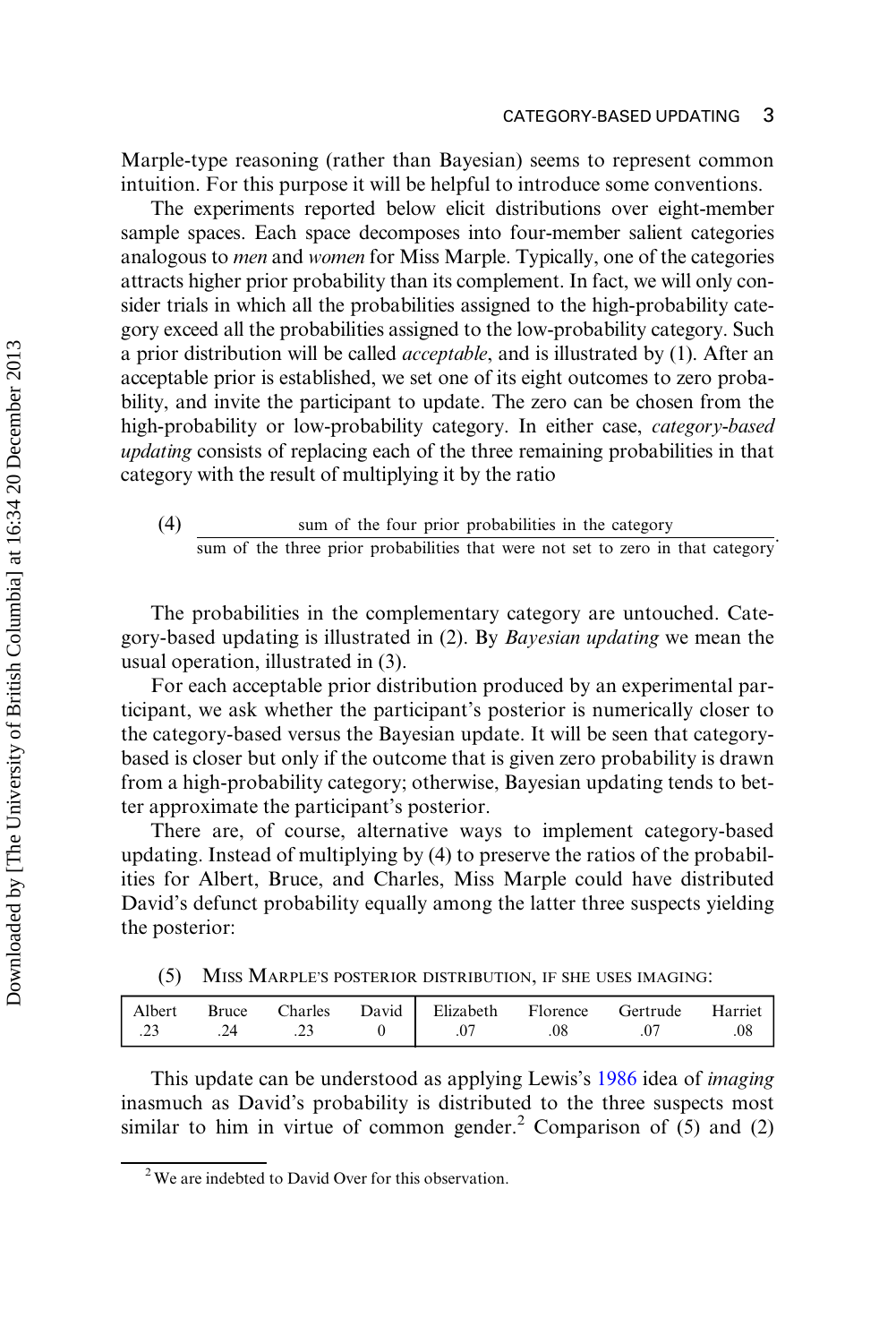reveals that the two strategies for category-based updating are numerically very close when the members of a given category start off with similar prior probabilities. Such is the case for the judgements collected in the experiments described below. The important point is the psychological naturalness of category-based updating, whatever the particular scheme for implementing it. We focus on (4) because it presents the simplest contrast with Bayesian updating; whereas the Bayesian preserves proportions of all non-excluded events, Miss Marple preserves only proportions of same-category events. As noted above, the latter scheme is descriptively superior to Bayesian updating (for major categories). The superiority is preserved by use of imaging, but we leave the matter implicit for brevity. For more on imaging in human rea-soning, see Baratgin and Politzer [\(2010](#page-14-4)).

Probability updating has long been of interest to psychologists (Edwards, [1954;](#page-14-5) for an overview, see Oaksford & Chater, [2007](#page-14-6)). Inspiring our Marple vignette, Robinson and Hastie [\(1985](#page-14-7)) and Van Wallendael and Hastie [\(1990](#page-15-0)) examine updating using crime mysteries and find that participants often ignore the requirement that posterior distributions sum to unity. This issue does not arise for the experiments reported here inasmuch as the computerised interface that collects judgements forces renormalisation.<sup>3</sup> The present focus is rather on the "locality" of updating, that is, whether trimming the sample space affects all remaining members or just those that resemble the zeroed element. So far as we know, this topic has not yet been directly broached. After presenting data from two experiments, we consider what the phenomenon of category-based updating reveals about human credence.

## EXPERIMENT 1

## Method

Forty-one Princeton undergraduates participated in exchange for course credit. The experiment was built around the eight objects shown at the top of Table [1](#page-5-0) below. Participants were first familiarised with the objects, then completed eight trials. Each trial had two parts, yielding prior and posterior distributions.

Creating a subjective prior distribution. For each trial, 100 objects were randomly drawn with replacement according to the trial's probability distribution, shown in the corresponding row of Table [1](#page-5-0) (each row represents one trial). Each drawn object was presented for 100 ms at the centre of a

<sup>&</sup>lt;sup>3</sup> In any event, pilot testing revealed that Princeton undergraduates recognise that both prior and posterior distributions must sum to unity.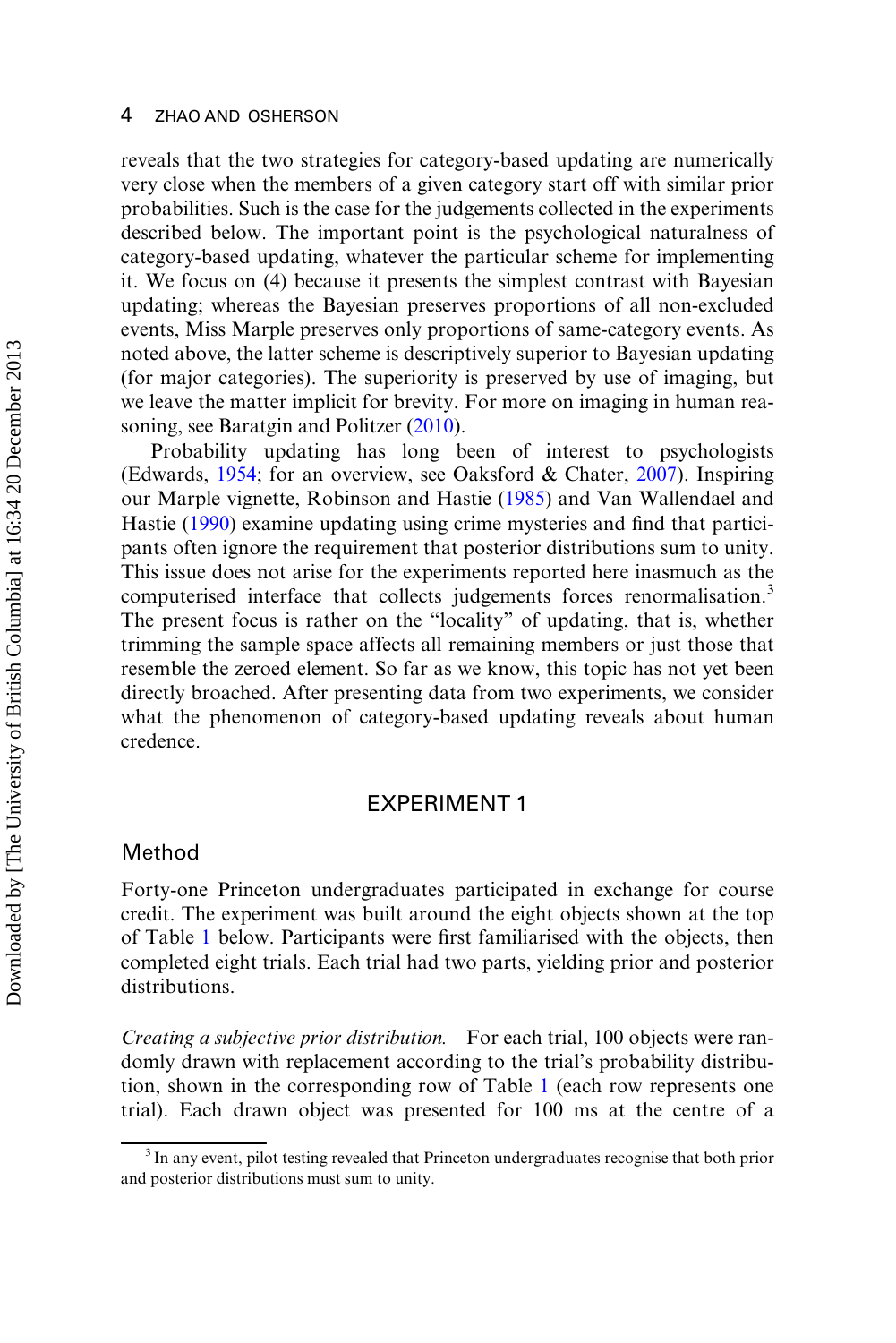<span id="page-5-0"></span>

| Major<br>category |      |      |      |      |      |      |      |      | Excluded<br>item        |
|-------------------|------|------|------|------|------|------|------|------|-------------------------|
|                   | 0.20 | 0.20 | 0.20 | 0.20 | 0.05 | 0.05 | 0.05 | 0.05 | 2                       |
| blue              | 0.20 | 0.20 | 0.20 | 0.20 | 0.05 | 0.05 | 0.05 | 0.05 | 6                       |
|                   | 0.05 | 0.05 | 0.05 | 0.05 | 0.20 | 0.20 | 0.20 | 0.20 | 7                       |
| green             | 0.05 | 0.05 | 0.05 | 0.05 | 0.20 | 0.20 | 0.20 | 0.20 | 3                       |
|                   | 0.20 | 0.20 | 0.05 | 0.05 | 0.20 | 0.20 | 0.05 | 0.05 | 5                       |
| triangle          | 0.20 | 0.20 | 0.05 | 0.05 | 0.20 | 0.20 | 0.05 | 0.05 | 3                       |
|                   | 0.05 | 0.05 | 0.20 | 0.20 | 0.05 | 0.05 | 0.20 | 0.20 | $\overline{\mathbf{4}}$ |
| pentagon          | 0.05 | 0.05 | 0.20 | 0.20 | 0.05 | 0.05 | 0.20 | 0.20 | 2                       |

TABLE 1 Stimuli and objective distributions for Experiment 1

Each row corresponds to one trial, and shows the probability of a given object being selected in a single draw (there were 100 draws per trial). The leftmost column indicates the major category for each trial. The rightmost column shows which object was revealed *not* to be the one selected in the covert 101st draw. The objects are numbered from left to right.

computer screen, followed by a 50 ms blank interval. The rapid sampling prevented counting the occurrences of the eight objects. After the 100 draws were completed, the participant was told that a further 101st random draw had been completed covertly. For each of the eight objects, the participant was asked to estimate its probability of being the 101st draw. These eight estimates (one for each object) constitute the prior distribution for the trial in question. Thus, each participant created his or her own prior distribution, typically distinct from that of any other participant.

Creating a subjective posterior distribution. To complete the trial, the participant was next instructed that a certain object was not the one sampled in the 101st draw. The right-hand column of Table [1](#page-5-0) shows which object was excluded for each trial. The participant then re-estimated the probability of each of the seven objects being the 101st draw. Probability zero was filled in for the excluded object; the participant was asked to produce the remaining seven estimates. The resulting probabilities (including the zero) constitute the posterior distribution.

When estimating both the prior and posterior distributions, participants were allowed to proceed only if their estimates summed to unity. The eight trials were administered to participants in individually random order.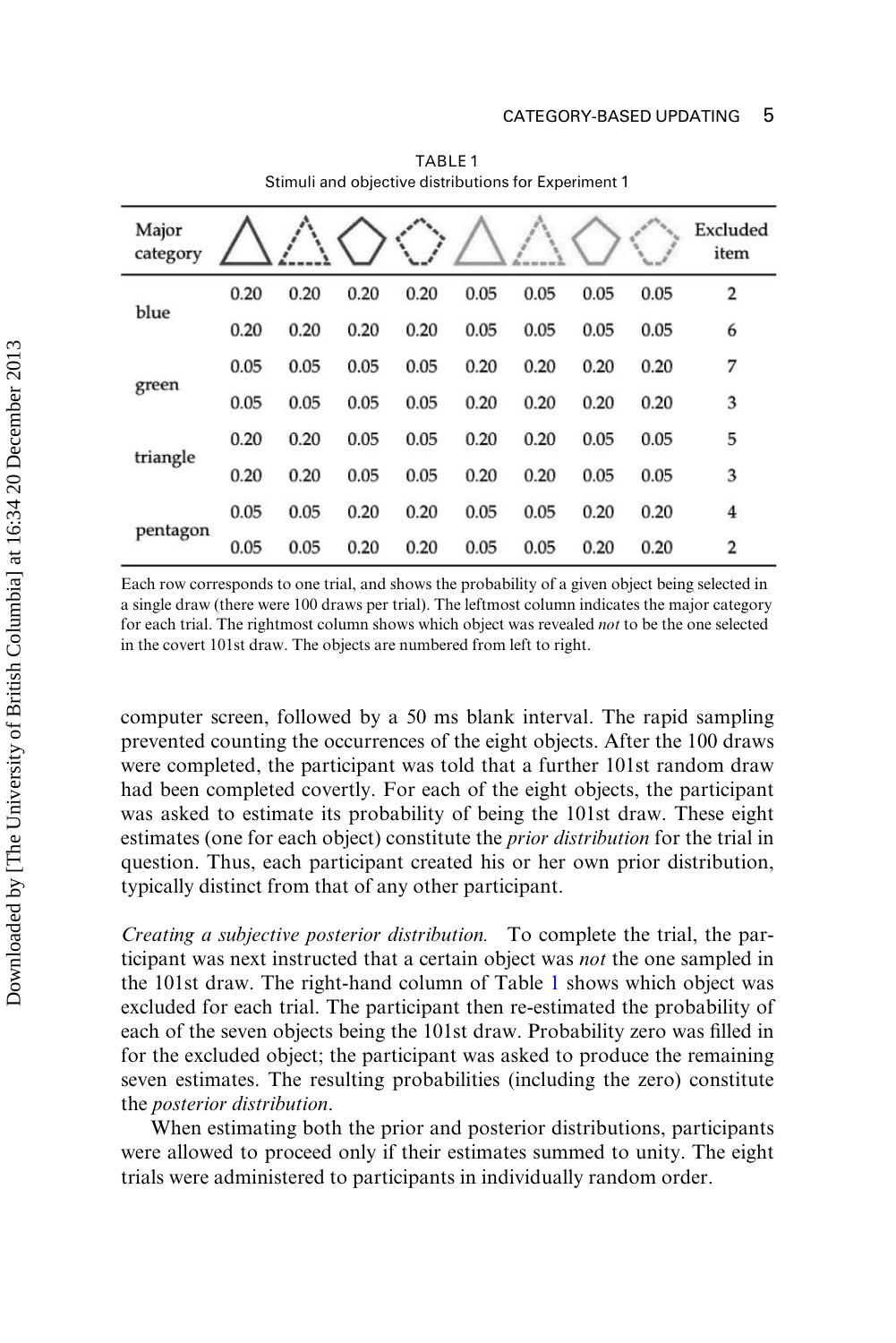#### Results

In a given trial, a four-member subset of the eight objects is called *major* just in case:

- (a) the members of the subset are either of the same colour (all blue or all green), of the same shape (all triangles or all pentagons), or of the same line texture (solid or dotted);<sup>4</sup> and
- (b) the prior probabilities assigned to members of the subset are each greater than all prior probabilities assigned to the remaining four objects.

The complement of a major category is called *minor*. It is easy to verify that given a prior distribution, there is at most one way to divide the eight objects into major and minor categories. A trial will be called acceptable if it produced major/minor categories, and none of the prior probabilities were taken to be zero. All other trials were dropped from further analysis. An acceptable trial in which the excluded object (i.e., the one set to zero by the experimenter) falls into the major category will be called *a major trial*. The remaining trials (in which the excluded object falls into the minor category) are called minor trials. (In our story, Miss Marple is confronted with a major trial based on the category man.) The 41 participants produced 131 major trials and 124 minor trials.

Each acceptable trial is associated with a Bayesian and with a categorybased update. The Bayesian update is the result of dividing each of the seven non-zeroed probabilities in the prior distribution by their sum. The category-based update is the result of multiplying each of the three nonzeroed prior probabilities from the category that holds the zeroed object by the ratio defined in (4); the probabilities of the category without the zeroed object are not changed. It may be helpful to illustrate Bayesian and category-based posterior distributions starting from the distribution shown in the first row of Table [1](#page-5-0) (a major trial). (As indicated earlier, this distribution need not have served as any participant's prior.) If the probability of the second object is set to zero, then the rival posterior distributions are as follows.

| Bayesian                                  | $.25 \t 0 \t .25$ |  |  | .25 .0625 .0625 .0625 | .0625 |
|-------------------------------------------|-------------------|--|--|-----------------------|-------|
| Category-based 2666 0 .2666 .2666 .05 .05 |                   |  |  | 05                    | 0.05  |

<sup>&</sup>lt;sup>4</sup> Major categories based on line texture were rare because the objective probabilities never favoured such a grouping.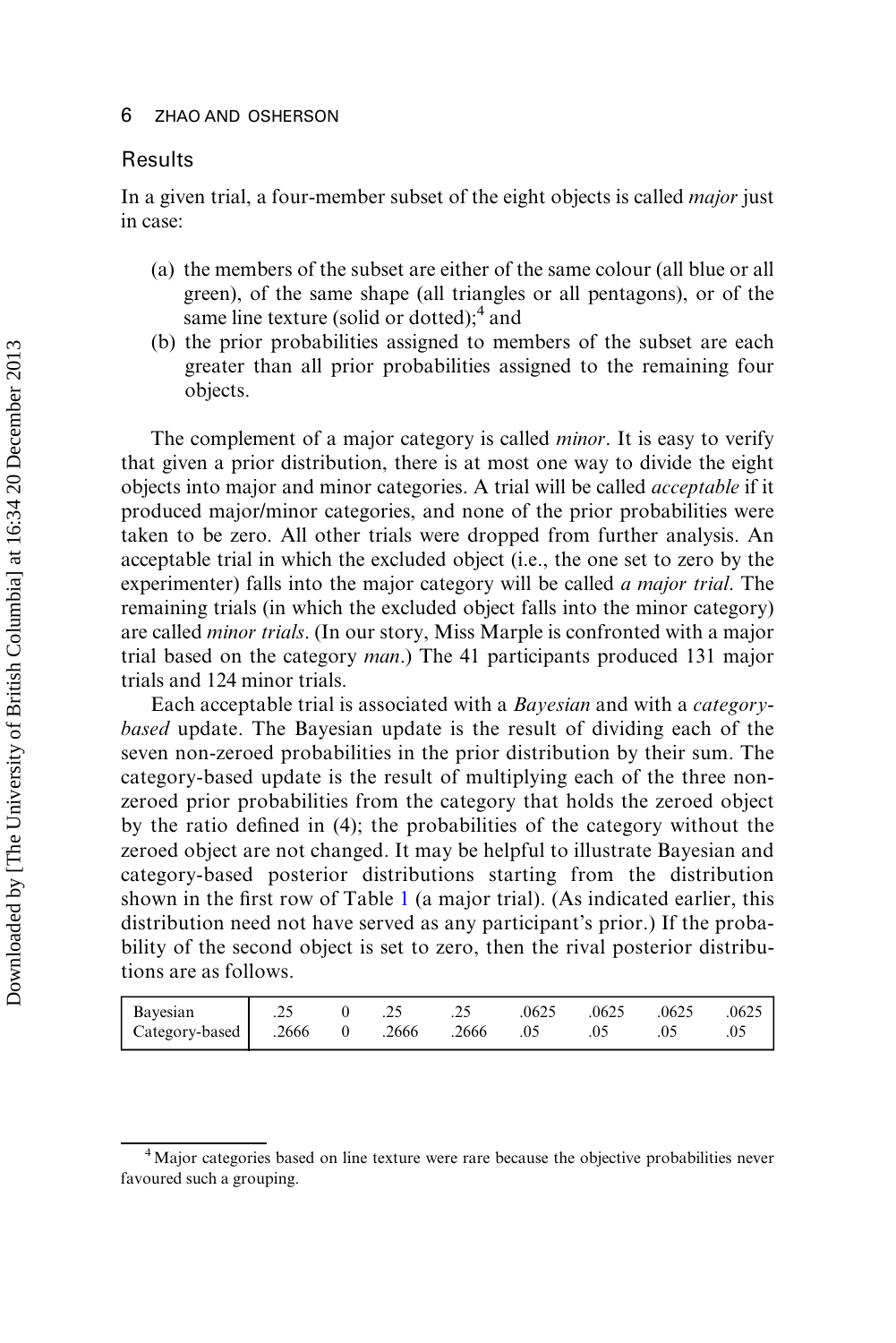Likewise, for the second row of Table [1](#page-5-0) (a minor trial), the two distributions are:

| Bayesian            | .2105 | .2105 | .2105 | .2105 | .0526 | .0526 | .0526 |
|---------------------|-------|-------|-------|-------|-------|-------|-------|
| 2. Category-based 2 |       |       | . .   | . .   | 0666  | .0666 | 0666  |

Of course, the Bayesian and category-based updates were always computed from the participant's own prior distribution.

For each acceptable trial, the Bayesian and category-based updates were compared with the participant's posterior distribution. Specifically, we computed the mean absolute deviation between the eight numbers of the participant's posterior versus the Bayesian update, which is referred to as the Bayesian predictive error. Likewise, we computed the mean absolute deviation between the eight numbers of the participant's posterior versus the category-based update, which is referred to as the category-based predictive error. We now present statistics about these two kinds of predictive errors. Major and minor trials are discussed separately.

Major trials. Of the 131 major trials produced in the experiment, 91 yielded posterior distributions in which the category-based predictive error was smaller than the Bayesian predictive error. The average category-based predictive error for major trials was  $.165$  (*SD* =  $.12$ ) whereas the average Bayesian predictive error was  $.181$  (SD =  $.10$ ). For each participant, we counted the number of major trials in which the category-based distribution had a predictive error that was smaller than the Bayesian distribution did. For 29 out of 41 participants, there were more major trials in which the categorybased predictive error was smaller than the Bayesian predictive error. The reverse was true for 7 participants, and 5 participants were tied (including 1 participant who produced no major trials). Finally, for each participant, we computed the average category-based predictive error as well as the average Bayesian predictive error on major trials (the participant without major trials was excluded). Across participants, the mean average category-based and Bayesian predictive errors were  $.167$  (SD = .074) and  $.184$  (SD = .065), respectively. They were reliably different via a paired *t*-test  $[t(39) = 2.58$ ,  $p = .01$ .

Minor trials. Of the 124 minor trials produced in the experiment, 78 yielded posterior distributions in which the Bayesian predictive error was smaller than the category-based predictive error. The average category-based predictive error for minor trials was  $.094$  ( $SD = .057$ ) whereas the average Bayesian predictive error was  $.082$  (SD =  $.041$ ). For each participant, we counted the number of minor trials in which the category-based distribution had a predictive error that was smaller than the Bayesian distribution did.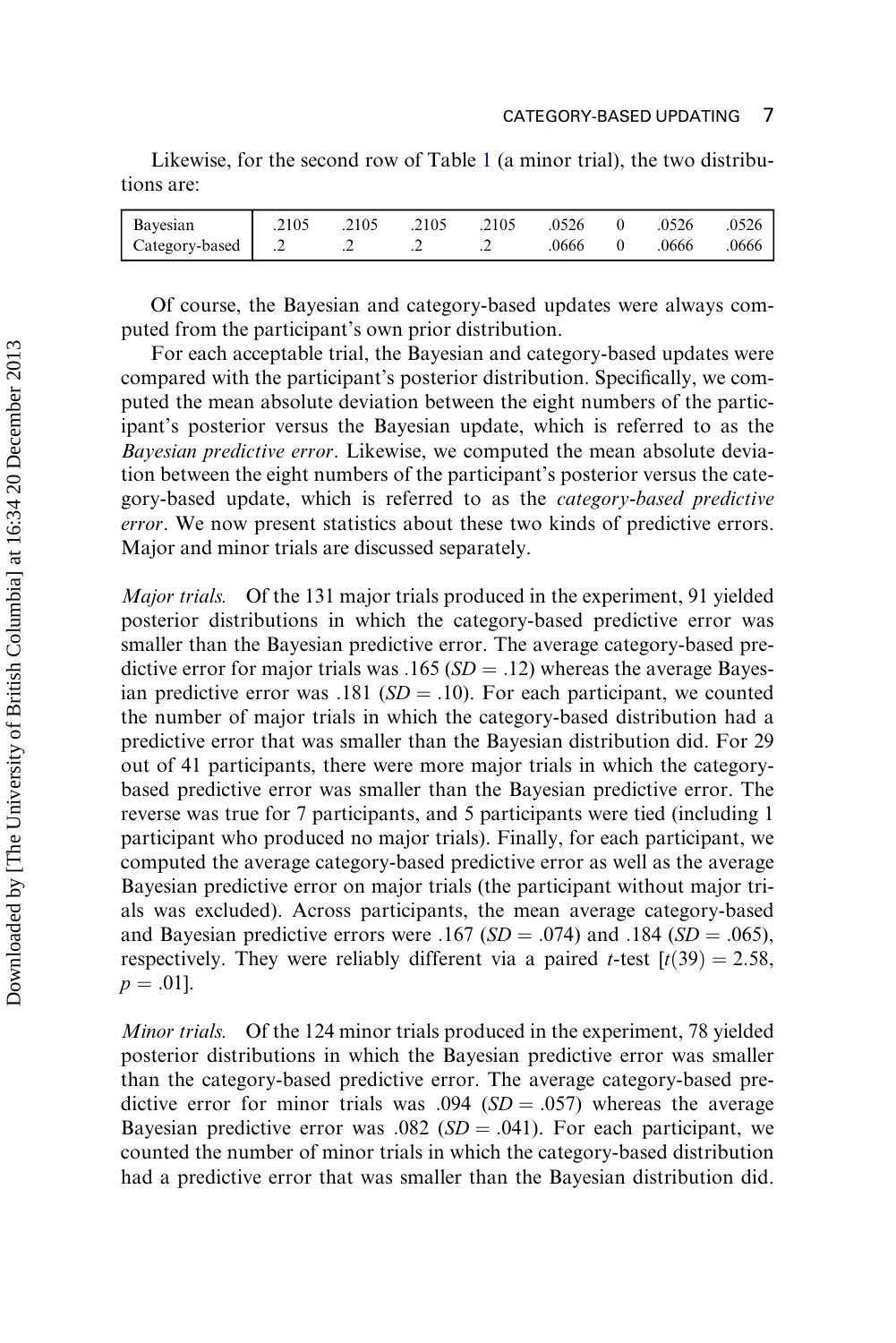For 11 of 41 participants, there were more minor trials in which the category-based predictive error was smaller than the Bayesian predictive error. The reverse was true for 23 participants, and 7 participants were tied (including 1 participant who produced no minor trials). Finally, for each participant, we computed the average category-based predictive error as well as the average Bayesian predictive error on minor trials (the participant without minor trials was excluded). Across participants, the mean average category-based and Bayesian predictive errors were  $.094$  ( $SD = .036$ ) and  $.085$  $(SD = .031)$ , respectively. A paired t-test produced a trend for smaller Bayesian predictive errors  $[t(39) = 1.71, p = .10]$ .

Additional analyses. We examined how many objects changed probability in the transition from prior to posterior distributions. The object assigned zero probability is not included in this count, leaving just the seven others. Within major trials, 73:4% of the three non-zeroed objects in the major category shifted probability whereas only 25% of the four objects in the minor category shifted probability. The difference was reliable via a paired  $t$ -test  $[t(39) = 8.62, p < .001]$ . Within minor trials, 24.7% of the three non-zeroed objects in the minor category shifted probability whereas 27:6% of the four objects in the major category shifted probability. The difference was not reliable  $[t(39) = 0.55, p = .58]$ . These numbers represent the grand mean of averages for individual participants. Thus, major trials provoked more asymmetry than minor trials in the number of objects whose probabilities changed from prior to posterior. We also found that in 57 of the 131 major trials (43%), the sum of the major category probabilities remained the same between the prior and posterior distributions. The same is true for 33 of the 124 minor trials (26:6%). These results highlight the tendency in major trials to preserve the probabilities accruing to each of the two categories.

Overall, Experiment 1 reveals a reliable tendency to preserve the probability of a major category when one of its members is excluded. In contrast, when a member of a minor category is excluded, the update shows a trend toward the Bayesian solution. In both cases participants likely compromised between category-based versus Bayesian updating rather than purely siding with either. For major categories, the relative attraction is most clearly reflected in the number of trials in which category-based updating leads to a posterior distribution that is closer to participants' judgements than is the Bayesian posterior (91 versus 40). The probabilities appearing in minor categories are smaller overall (by definition) but would still show a categorybased bias if this policy were more attractive than the Bayesian one. The absence of such a tendency (46 favouring category-based updating compared to 78 for Bayesian) suggests a strategic difference in updating for the two situations.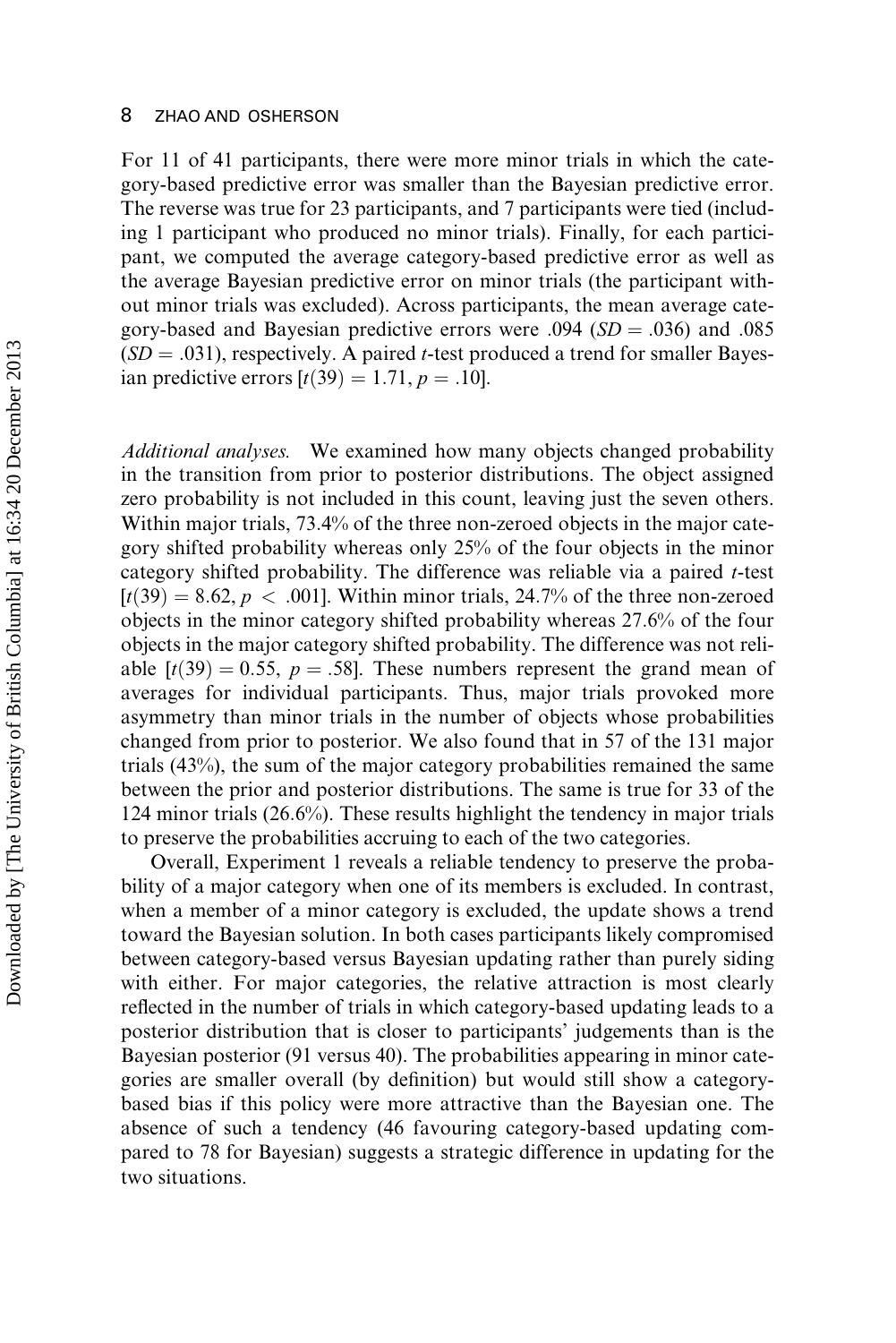## EXPERIMENT 2

In Experiment 1, the objective probabilities governing the sampling of objects were designed to encourage acceptable priors in the minds of participants. Experiment 2 relied on the participants' background knowledge for the same purpose.

## Method

Thirty undergraduates (19 female, mean age 21.2 years,  $SD = 1.1$ ) from Princeton University participated in exchange for course credit. Participants completed ten trials. Each trial had two parts, yielding prior and posterior distributions.

Creating a subjective prior distribution. In a given trial, eight familiar items were presented; the task was to assign each item its (subjective) probability of exceeding the other items along a certain criterion. For example, one trial presented four different headphones and four different GPS devices; for each item, participants gave their probability that it was the most expensive among the eight according to Amazon.com. Another trial presented four foreign (non-USA) cities and four USA cities; in this case, participants stated their probability that each city had the highest population among the eight. The ten trials are summarised in Table [2](#page-10-0) below. The eight items of a given trial were presented simultaneously via computer monitor in individually randomised position. As with Experiment 1, each participant was free to estimate his or her own prior distribution. We relied on a pilot study  $(N = 10)$  to verify that Princeton undergraduates perceived the categories as intended. All participants divided the eight stimuli into the two categories indicated in Table [2](#page-10-0). The only exception was the trial involving cars, which elicited little respect for the division of budget versus luxury models; we nonetheless retained the car trial in the experiment.

Creating a subjective posterior distribution. In the second part of a trial the participant was informed that a certain item did not, in fact, exceed the others along the criterion for that trial. For example, they were informed that a particular GPS device was not the most expensive item among the eight indicated in the first row of Table [2.](#page-10-0) Participants then re-estimated the probabilities for the remaining seven items in the trial. These seven probabilities (plus zero for the excluded item) constitute the subjective posterior distribution. The last column in Table [2](#page-10-0) shows which item was excluded in a given trial.

For both distributions, the participant was allowed to proceed only if her or his estimates summed to unity. The ten trials were administered to participants in individually random order.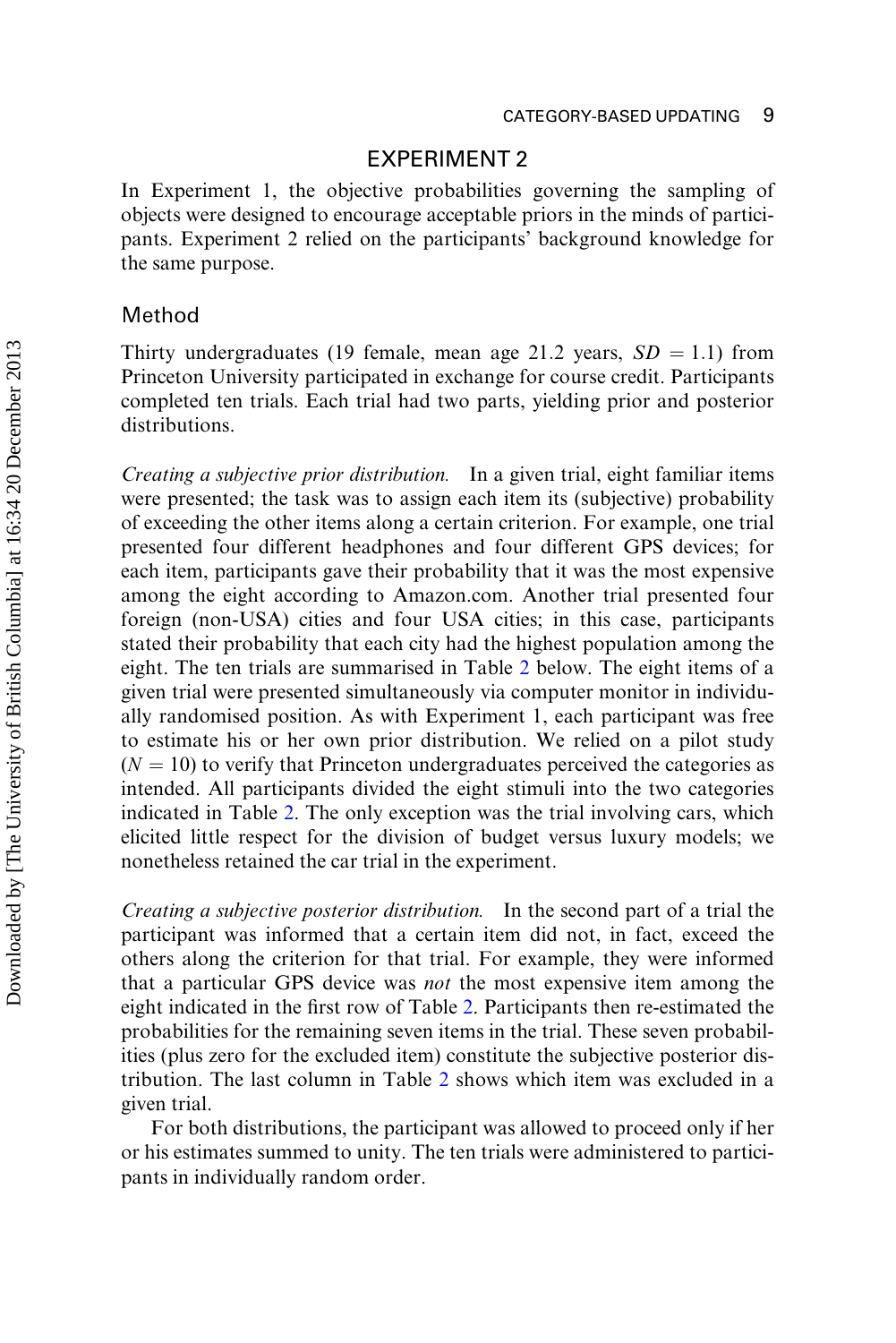<span id="page-10-0"></span>

|                                                                                                                                                                                                                                                                                                                                                                                                                                                                                                                                                                                                                                                                                                                                                                                                                |             |                   |                               | Stimuli used in Experiment 2 |             |                        |                   |             |               |
|----------------------------------------------------------------------------------------------------------------------------------------------------------------------------------------------------------------------------------------------------------------------------------------------------------------------------------------------------------------------------------------------------------------------------------------------------------------------------------------------------------------------------------------------------------------------------------------------------------------------------------------------------------------------------------------------------------------------------------------------------------------------------------------------------------------|-------------|-------------------|-------------------------------|------------------------------|-------------|------------------------|-------------------|-------------|---------------|
| Criterion                                                                                                                                                                                                                                                                                                                                                                                                                                                                                                                                                                                                                                                                                                                                                                                                      | Item 1      | Item <sub>2</sub> | Item <sub>3</sub>             | Item <sub>4</sub>            | Item 5      | Item $6$               | Item <sub>7</sub> | Item 8      | Excluded item |
| Highest price                                                                                                                                                                                                                                                                                                                                                                                                                                                                                                                                                                                                                                                                                                                                                                                                  | headphone   |                   | headphone headphone headphone |                              | GPS         | GPS                    | GPS               | GPS         |               |
| Highest price                                                                                                                                                                                                                                                                                                                                                                                                                                                                                                                                                                                                                                                                                                                                                                                                  |             |                   |                               |                              | air cond.   | air cond.              | air cond.         | air cond.   |               |
| Highest price                                                                                                                                                                                                                                                                                                                                                                                                                                                                                                                                                                                                                                                                                                                                                                                                  | budget car  | budget car        | budget car                    | budget car                   | luxury car  | luxury car             | luxury car        | luxury car  |               |
| Largest student body                                                                                                                                                                                                                                                                                                                                                                                                                                                                                                                                                                                                                                                                                                                                                                                           | ivy-league  | ivy-league        | ivy-league                    | ivy-league                   | state univ. | state univ.            | state univ.       | state univ. |               |
| Largest population                                                                                                                                                                                                                                                                                                                                                                                                                                                                                                                                                                                                                                                                                                                                                                                             | Seoul       | Mumbai            | <b>Lokyo</b>                  | <b>akarta</b>                |             | New York Los Angeles   | <b>Chicago</b>    | Houston     |               |
| Greatest life expectancy                                                                                                                                                                                                                                                                                                                                                                                                                                                                                                                                                                                                                                                                                                                                                                                       | Malaysia    | Singapore         | S. Korea                      | China                        | Algeria     | furkey                 | Egypt             | Morocco     |               |
| Highest GDP                                                                                                                                                                                                                                                                                                                                                                                                                                                                                                                                                                                                                                                                                                                                                                                                    | India       | Indonesia         | <b>Caiwan</b>                 | S. Korea                     | Sweden      | <b>Selgium</b>         | Switzerland       | Holland     |               |
| Highest birth rate                                                                                                                                                                                                                                                                                                                                                                                                                                                                                                                                                                                                                                                                                                                                                                                             | Niger       | Zambia            | Jganda                        | Kenya                        | Malaysia    | Philippines            | Vietnam           |             |               |
| Highest profit                                                                                                                                                                                                                                                                                                                                                                                                                                                                                                                                                                                                                                                                                                                                                                                                 | Exxon Mobil | Apple             | Chevron                       | divoration                   | Shell       | Gazprom                | PetroChina        | Samsung     |               |
| Largest USA box office                                                                                                                                                                                                                                                                                                                                                                                                                                                                                                                                                                                                                                                                                                                                                                                         | Avatar      | litanic           | Star Wars                     | Dark Knight Toy Story        |             | Finding Nemo Lion King |                   | Shrek       |               |
| brands of GPS devices were displayed to participants via screenshots. For each item, participants gave their probability that it was the most expensive<br>and they re-estimated probabilities for the remaining seven items. In a given trial, intuition points to a division between the first four items and the last<br>of the eight (according to Amazon.com). Subsequently, the participant was informed that the sixth item (the second GPS) was not the most expensive,<br>rightmost column shows which item was excluded. To illustrate, the first row is a trial in which four different brands of headphones and four different<br>Each row corresponds to one trial, and consists of eight items. The leftmost column indicates the criterion for which items in a trial were judged. The<br>four. |             |                   |                               |                              |             |                        |                   |             |               |

TABLE 2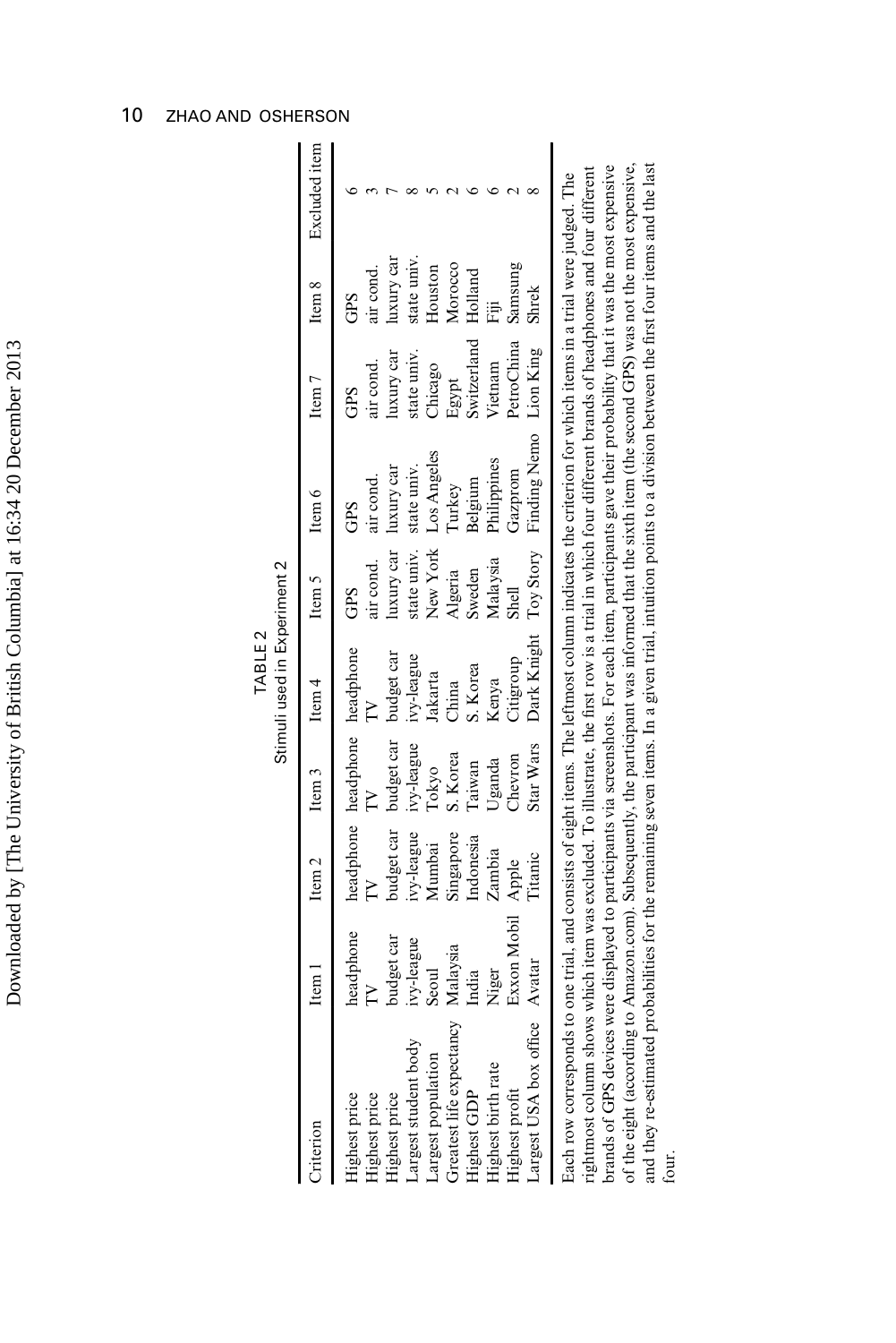#### **Results**

As noted above, in each trial the eight items may be intuitively divided into two sets of four. In trial 1, for example, the two sets are the four headphones versus the four GPS devices. Table [2](#page-10-0) shows the divisions used. In a given trial, we qualify as major either of these intuitive subsets provided that each of the probabilities assigned to its members exceed each of the probabilities assigned to the members of its complement. The complement of a major subset is called *minor*. As with Experiment 1, a trial will be called *acceptable* if it produced major/minor categories, and none of the prior probabilities were taken to be zero. All other trials were dropped from further analysis. An acceptable trial in which the excluded item falls into the major category will be called a major trial. The remaining trials (in which the excluded item falls into the minor category) are called minor trials. The 30 participants produced 90 major trials and 60 minor trials.

Each acceptable trial is associated with both a Bayesian and a categorybased update as explained above. For each acceptable trial, we computed the mean absolute deviation between the eight numbers of the participant's posterior versus the Bayesian update (the Bayesian predictive error). Likewise, we computed the mean absolute deviation between the eight numbers of the participant's posterior versus the category-based update (the categorybased predictive error). We now present statistics about these two kinds of predictive errors for major and minor trials separately.

Major trials. Of the 90 major trials produced in the experiment, 64 yielded posterior distributions in which the category-based predictive error was smaller than the Bayesian predictive error. The average category-based predictive error for the major trials was  $.135$  (SD =  $.114$ ) whereas the average Bayesian predictive error was  $.168$  (SD = .080). For each participant, we counted the number of major trials in which the category-based distribution had a predictive error that was smaller than the Bayesian distribution did. For 20 out of 30 participants, there were more major trials in which the category-based predictive error was smaller than the Bayesian predictive error. The reverse was true for 4 participants, and 6 participants were tied. Finally, for each participant, we computed the average category-based predictive error as well as the average Bayesian predictive error on major trials. Across participants, the mean average category-based and Bayesian predictive errors were  $.133$  (SD =  $.103$ ) and  $.171$  (SD =  $.068$ ), respectively. They were reliably different via a paired *t*-test  $[t(29) = 3.47, p = .002]$ .

Minor trials. Of the 60 minor trials produced in the experiment, 42 yielded posterior distributions in which the Bayesian predictive error was smaller than the category-based predictive error. The average category-based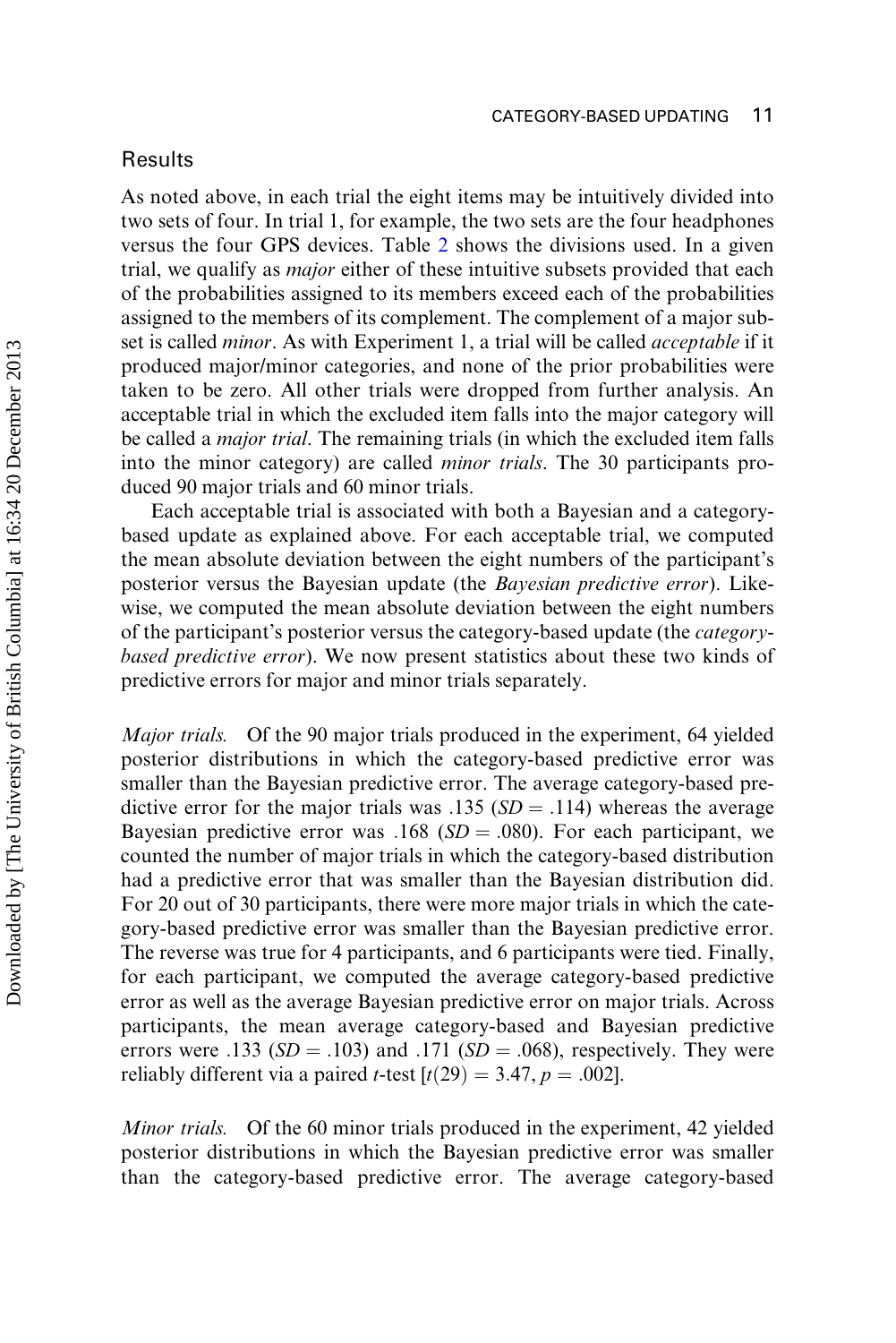predictive error for minor trials was  $.119$  ( $SD = .093$ ) whereas the average Bayesian predictive error was  $.100$  (SD =  $.068$ ). For each participant, we counted the number of minor trials in which the category-based distribution had a predictive error that was smaller than the Bayesian distribution did. For 7 of the participants, there were more minor trials in which the categorybased predictive error was smaller than the Bayesian predictive error. The reverse was true for 17 participants, and 6 participants were tied (including 2 who produced no minor trials). Finally, for each of the 28 participants who produced minor trials, we computed the average category-based predictive error as well as the average Bayesian predictive error on minor trials. Across participants, the mean average category-based and Bayesian predictive errors were .119 ( $SD = .093$ ) and  $.100$  ( $SD = .068$ ), respectively. A paired *t*-test produced a trend for smaller Bayesian predictive errors  $[t(27) = 1.160$ ,  $p = .256$ .

Experiment 2 thus produced results which are similar to those of Experiment 1. Category-based updating prevailed when a member of a major category was excluded whereas there was a non-significant tendency to update in the Bayesian way for minor categories.

## **DISCUSSION**

Both experiments suggest that people often assign credence to complex events (i.e., categories) in a more fundamental way than they do to the event's atomic constituents, as changes in the status of an event's constituent do not always propagate to the event itself. Thus, when the presentation of objects in Experiment 1 imparted high probability to the last draw being blue (for example), learning that a specific blue object was not drawn had relatively little impact on the belief in blue. Likewise, in Experiment 2, if a participant attached high probability to a European nation having the highest GDP among the eight listed then they tended to retain that conviction even if one of the European nations was excluded as having the highest GDP.

Such stability points to the use of "basic belief assignments" (Shafer, [1976;](#page-14-1) Smets & Kennes, [1994](#page-14-8)) when evaluating events defined over a finite sample space, rather than standard probability distributions. Given an event E made up of elementary outcomes  $e_1 \cdots e_n$ , it may happen that belief in E is psychologically prior to belief in the  $e_i$ . In this case, credence flows "down" to the  $e_i$  from E, although there might also be a contribution from the  $e_i$  that prevents them from having uniform probability. This is different from the standard picture of credence flowing "up" to E from the conviction first garnered by each  $e_i$ . In a very helpful discussion, Kotzen ([2012\)](#page-14-9) puts the matter as follows (adapting to the present context). Credence flows down if the agent's reason for her belief in the  $e_i$  is her belief in E. Conversely, credence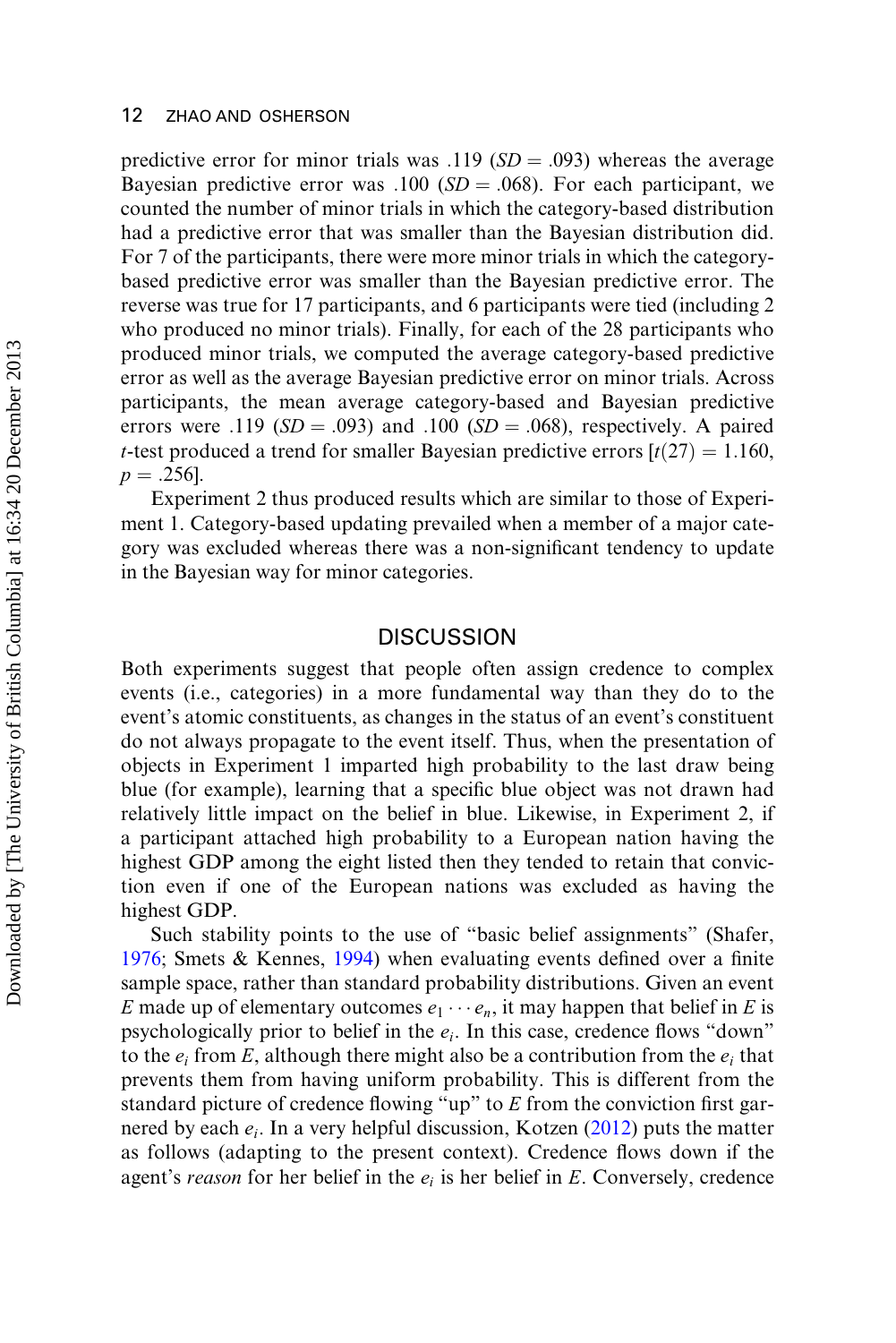flows up if her reason for believing E is based on her beliefs about the  $e_i$ . Thus, in Experiment 1, the projection of many blue objects directly supported this category, and its probability flowed down to the more specific blue objects like the blue, solid triangle. The latter objects were apparently registered less directly. In Experiment 2, the GPS devices seemed generically more expensive than the headphones, and sent their credence down to specific GPS models.

On the other hand, our results suggest that low-probability events fail to provide reason to believe in their constituents. Indeed, minor categories gave no evidence of category-based updating, conforming instead to the Bayesian rule. The role of degree of belief in the choice of update might be clarified in future studies by posing direct questions about the probabilities of categories. Other subtleties affecting the subjective probabilities of categories are discussed in Lagnado and Shanks [\(2003\)](#page-14-10), Murphy, Chen, and Ross ([2012](#page-14-11)), and Tversky and Koehler [\(1994\)](#page-15-1). Their relation to category-based updating (and updating more generally) remains to be explored.

Consider again a major category  $C$  in our experiments. When the probability of an elementary event in C is set to zero, its prior probability  $p$  must be shifted to other events. We have focused on just one alternative to Bayesian updating, namely, dividing  $p$  among the three remaining members of C in a proportional way, as described by (4). Alternatives come to mind, notably, dividing  $p$  into three equal parts and adding a part to each of the three remaining probabilities in  $C$  (as noted earlier, this scheme resembles "imaging"; Lewis, [1986](#page-14-3)). For our data, the additive and proportionate rules deliver very similar numbers. In the more general case, however, the additive rule exhibits counter-intuitive behaviour if one member of C has very low probability; updating additively can impart a posterior that is too high (Kotzen, [2012](#page-14-9) offers a compelling example along with an additional objection to the additive rule). But it remains possible that some alternative to our version of category-based updating would improve the prediction of posterior probability.

We conclude with two observations. Fix an event space, and consider an agent whose beliefs are represented by a probability distribution  $Pr_1$ . Suppose that an event  $B$  is learned, and consider the agent's new distribution  $Pr_2$ . If the agent is Bayesian then for every event A,  $Pr_2(A) = Pr_1(A|B)$ . The latter equality represents the invariance of the agent's beliefs (through the experience of learning B) about probabilities with conditioning event B. Our results suggest that for major categories, participants engaged in category-based updating, rather than Bayesian updating, which implies that they violated invariance. For example, the prior distribution (1) yields  $Pr_1(\text{Albert}|\text{not-David}) = .2073$ , which is not equal  $Pr_2$ (Albert|not-David) = .2288 in the posterior (2). Since we did not collect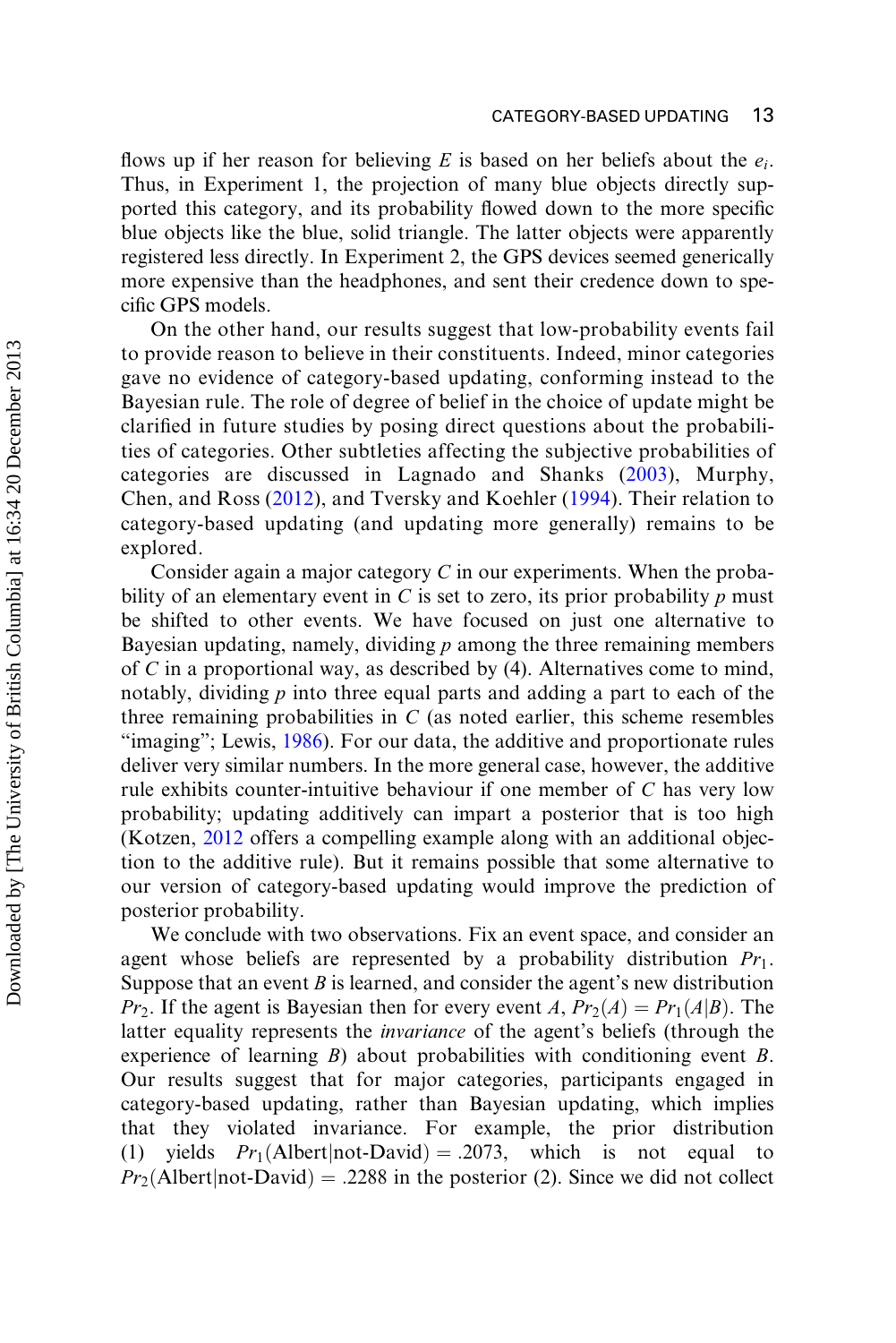estimates of  $Pr(A|B)$  before the participant learned which object was excluded,  $Pr_1(A|B)$  could not be directly observed, but only inferred from the prior distribution. Future studies can request estimates of  $Pr_1(A|B)$  and  $Pr<sub>2</sub>(A|B)$  in order to directly assess invariance in category-based updating. For more discussion of the role of invariance in reasoning, see Over and Hadjichristidis ([2009\)](#page-14-12), and Zhao and Osherson ([2010\)](#page-15-2).

The final observation concerns the successive elimination of elements from a major category. In Miss Marple's case, suppose that David comes up with an alibi, then Charles does the same, followed by Bruce. Miss Marple might continue to believe that the culprit was a man, and hence ultimately focus her credence on Albert. Alternatively, Miss Marple might give up the belief that the culprit was a man. Future work is needed to examine the conditions under which the major category is maintained or abandoned.

> Manuscript received 9 November 2012 Revised manuscript received 5 April 2013 First published online 24 May 2013

## REFERENCES

- <span id="page-14-4"></span>Baratgin, J., & Politzer, G. (2010). Updating: A psychologically basic situation of probability revision. Thinking & Reasoning, 16, 253–287.
- <span id="page-14-5"></span>Edwards, W. (1954). The theory of decision making. Psychological Bulletin, 51, 380–417.
- <span id="page-14-0"></span>Hacking, I. (2001). An Introduction to Probability and Inductive Logic. Cambridge: Cambridge University Press.
- <span id="page-14-9"></span>Kotzen, M. (2012). Where should displaced credence go? (Unpublished paper). University of North Carolina, US.
- <span id="page-14-10"></span>Lagnado, D. A., & Shanks, D. R. (2003). The influence of hierarchy on probability judgment. Cognition, 89, 157–178.
- <span id="page-14-3"></span>Lewis, D. (1986). Probabilities of conditionals and conditional probabilities II. The Philosophical Review, 5, 581–589.
- <span id="page-14-11"></span>Murphy, G. L., Chen, S. Y., & Ross, B. H. (2012). Reasoning with uncertain categories. Thinking & Reasoning, 18, 81–117.
- <span id="page-14-6"></span>Oaksford, M., & Chater, N. (2007). Bayesian rationality: The probabilistic approach to human reasoning. Oxford: Oxford University Press.
- <span id="page-14-12"></span>Over, D., & Hadjichristidis, C. (2009). Uncertain premises and Jeffrey's rule. Behavioral and Brain Sciences, 32, 97–98.
- <span id="page-14-7"></span>Robinson, L. B., & Hastie, R. (1985). Revision of beliefs when a hypothesis is eliminated from consideration. Journal of Experimental Psychology: Human Perception and Performance, 11, 443–456.
- <span id="page-14-1"></span>Shafer, G. (1976). A Mathematical Theory of Evidence. Princeton, NJ: Princeton University Press.
- <span id="page-14-2"></span>Shafer, G., & Tversky, A. (1986). Languages and designs for probability judgment. Cognitive Science, 9, 309–339.
- <span id="page-14-8"></span>Smets, P., & Kennes, R. (1994). The Transferable Belief Model. Artificial Intelligence, 66, 191–243.